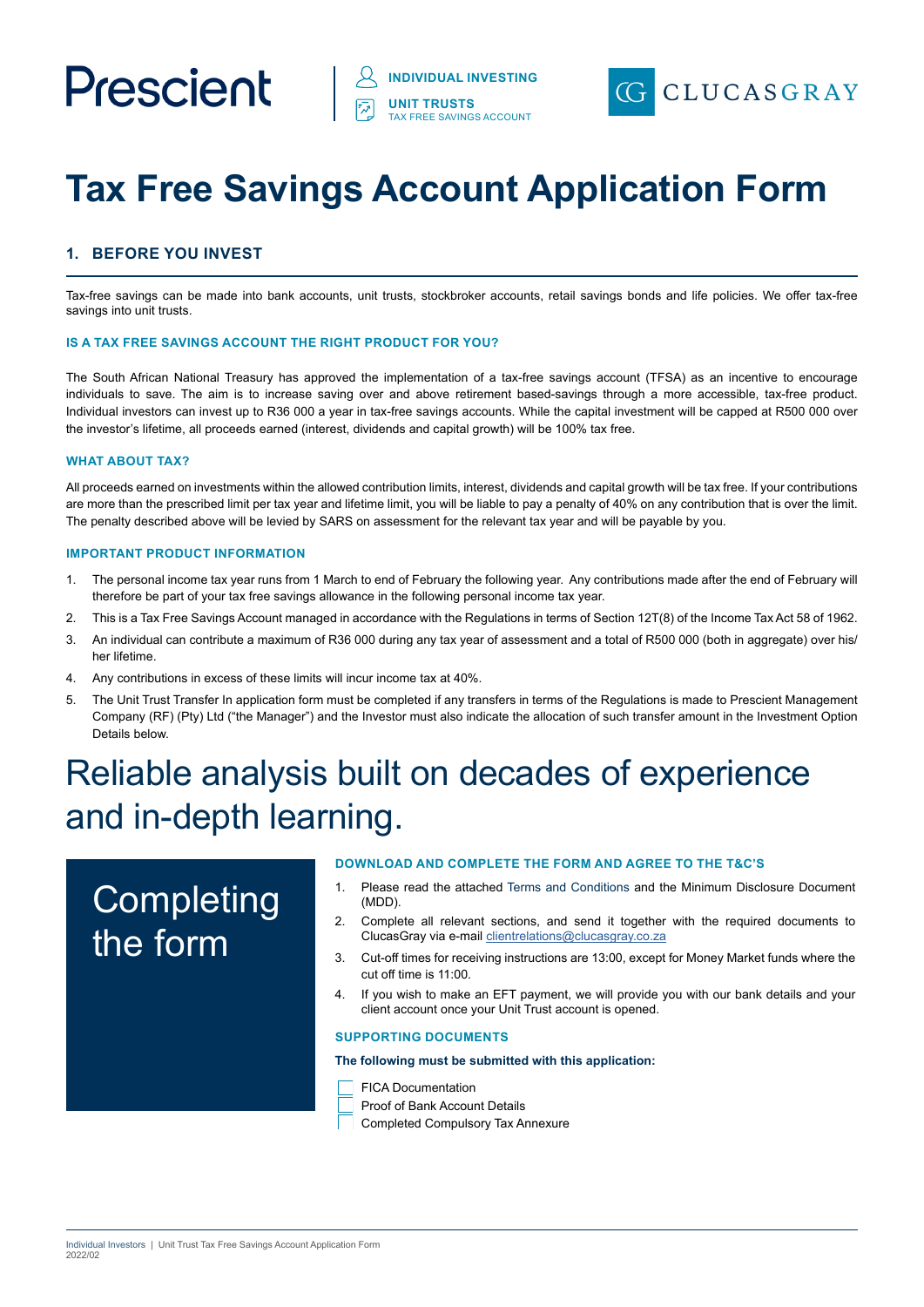



# **Tax Free Savings Account Application Form**

# **2. PERSONAL DETAILS**

| <b>Title <i>Community Community Community Community Community Community Community Community Community Community Community</i></b>                                                                                                    |        | Surname experience and the state of the state of the state of the state of the state of the state of the state of the state of the state of the state of the state of the state of the state of the state of the state of the |                          |        |
|--------------------------------------------------------------------------------------------------------------------------------------------------------------------------------------------------------------------------------------|--------|-------------------------------------------------------------------------------------------------------------------------------------------------------------------------------------------------------------------------------|--------------------------|--------|
|                                                                                                                                                                                                                                      |        |                                                                                                                                                                                                                               | Male                     | Female |
| Date of birth <u>entitled</u> and the state of birth and the state of birth and the state of the state of the state of                                                                                                               |        | Nationality _____________________                                                                                                                                                                                             |                          |        |
| <b>Marital Status</b>                                                                                                                                                                                                                | Single | Ante Nuptial contract                                                                                                                                                                                                         | In Community of Property |        |
|                                                                                                                                                                                                                                      |        |                                                                                                                                                                                                                               |                          |        |
| ID or Passport Number (if Foreign National) <u>[10] The Community of The Community of The Community of The Community of The Community of The Community of The Community of The Community of The Community of The Community of Th</u> |        |                                                                                                                                                                                                                               |                          |        |
|                                                                                                                                                                                                                                      |        |                                                                                                                                                                                                                               |                          |        |
| <b>Street Address</b>                                                                                                                                                                                                                |        | <b>Postal Address</b>                                                                                                                                                                                                         |                          |        |
| $c/o$ $\qquad$                                                                                                                                                                                                                       |        | Same as Street Address                                                                                                                                                                                                        | Yes                      | No     |
|                                                                                                                                                                                                                                      | c/o    |                                                                                                                                                                                                                               |                          |        |
|                                                                                                                                                                                                                                      |        | Line 1                                                                                                                                                                                                                        |                          |        |
|                                                                                                                                                                                                                                      |        |                                                                                                                                                                                                                               |                          |        |
|                                                                                                                                                                                                                                      |        |                                                                                                                                                                                                                               |                          |        |
|                                                                                                                                                                                                                                      |        |                                                                                                                                                                                                                               |                          |        |
| City                                                                                                                                                                                                                                 |        |                                                                                                                                                                                                                               |                          |        |
| Postal code <u>experience and the set of the set of the set of the set of the set of the set of the set of the set of the set of the set of the set of the set of the set of the set of the set of the set of the set of the set</u> |        |                                                                                                                                                                                                                               |                          |        |
|                                                                                                                                                                                                                                      |        |                                                                                                                                                                                                                               |                          |        |
|                                                                                                                                                                                                                                      |        |                                                                                                                                                                                                                               |                          |        |
|                                                                                                                                                                                                                                      |        |                                                                                                                                                                                                                               |                          |        |
|                                                                                                                                                                                                                                      |        |                                                                                                                                                                                                                               |                          |        |
| All communication will be sent to you via e-mail. If you prefer post or do not have an e-mail address, please check here. [                                                                                                          |        |                                                                                                                                                                                                                               |                          |        |
|                                                                                                                                                                                                                                      |        |                                                                                                                                                                                                                               |                          |        |

| Savings                | Retirement/insurance pay out | Passive Income (rental, dividends, interest) | Trade/business | Sale of assets |
|------------------------|------------------------------|----------------------------------------------|----------------|----------------|
| Winnings               | Gifts/inheritance/donations  | Child/spousal support payments               | Salary/bonus   | Tax refund     |
| Other (please specify) |                              |                                              |                |                |

**Please note that in certain circumstances we may request additional information.**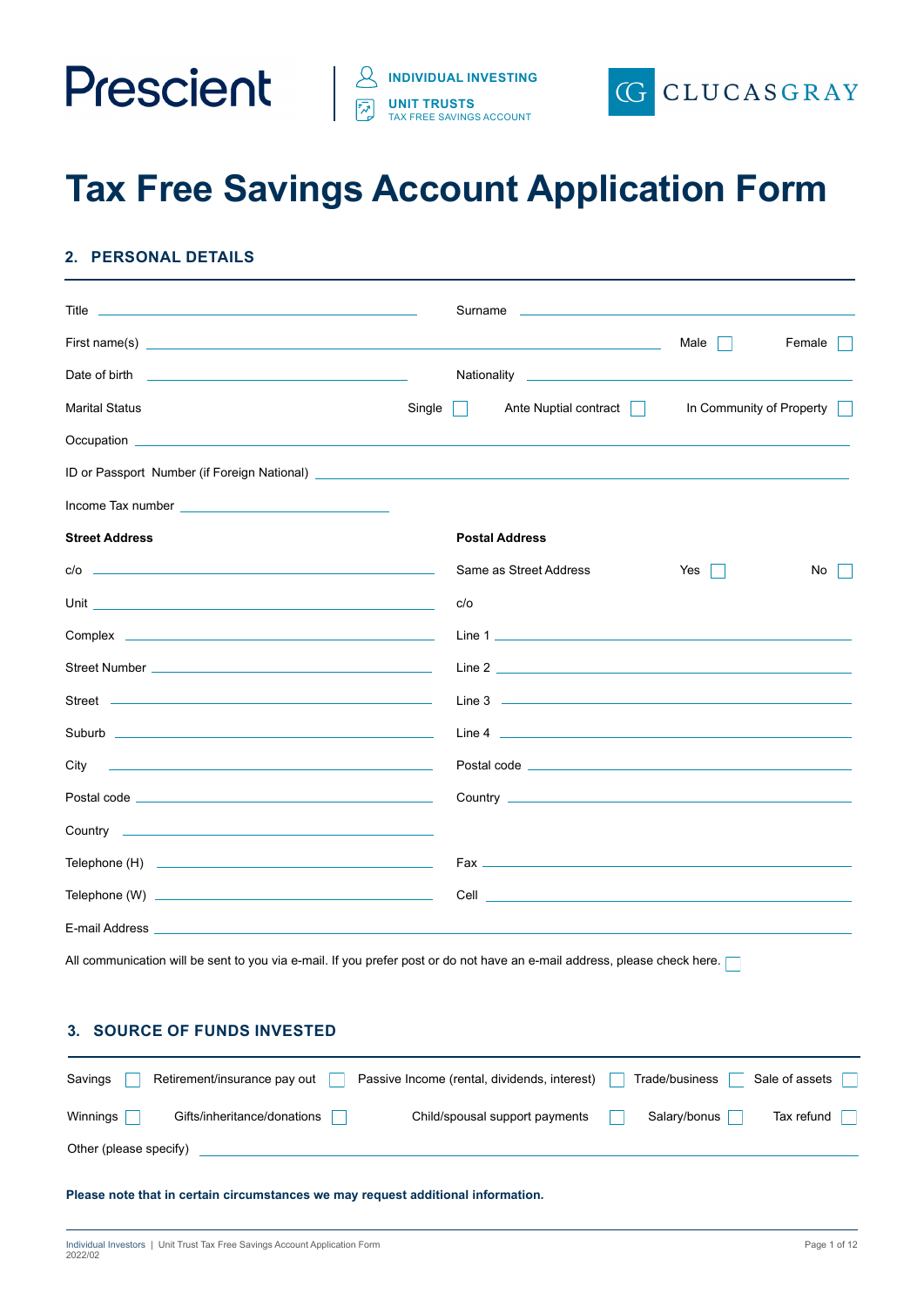



# **4. ACTING ON BEHALF OF INVESTOR \***

| * This is for Guardians/persons with Powers of Attorney, proof of authority and FICA documentation required.                                                                                                                           |                                                                                                                                                                                                                                              |                                                                        |        |
|----------------------------------------------------------------------------------------------------------------------------------------------------------------------------------------------------------------------------------------|----------------------------------------------------------------------------------------------------------------------------------------------------------------------------------------------------------------------------------------------|------------------------------------------------------------------------|--------|
| Title<br><u> 2008 - Andrea Andrew Maria (h. 1878).</u>                                                                                                                                                                                 | Surname                                                                                                                                                                                                                                      | <u> 1989 - Johann Barn, mars eta bainar eta politikaria (h. 1989).</u> |        |
| First name(s) <u>example and the set of the set of the set of the set of the set of the set of the set of the set of the set of the set of the set of the set of the set of the set of the set of the set of the set of the set </u>   |                                                                                                                                                                                                                                              | Male                                                                   | Female |
|                                                                                                                                                                                                                                        |                                                                                                                                                                                                                                              |                                                                        |        |
| ID or Passport Number (if Foreign National)<br><u> and the contract of the contract of the contract of the contract of the contract of the contract of the contract of the contract of the contract of the contract of the contrac</u> |                                                                                                                                                                                                                                              |                                                                        |        |
| Income Tax number<br><u> 1980 - Jan Samuel Barbara, martin di</u>                                                                                                                                                                      |                                                                                                                                                                                                                                              |                                                                        |        |
| <b>Street Address</b>                                                                                                                                                                                                                  | <b>Postal Address</b>                                                                                                                                                                                                                        |                                                                        |        |
| c/o<br><u> 1989 - Johann Stoff, deutscher Stoff, der Stoff, der Stoff, der Stoff, der Stoff, der Stoff, der Stoff, der S</u>                                                                                                           | Same as Street Address                                                                                                                                                                                                                       | Yes<br>l a                                                             | No     |
| Unit<br><u> 1989 - Johann Barn, mars eta bainar eta baina eta baina eta baina eta baina eta baina eta baina eta baina e</u>                                                                                                            |                                                                                                                                                                                                                                              |                                                                        |        |
|                                                                                                                                                                                                                                        |                                                                                                                                                                                                                                              |                                                                        |        |
|                                                                                                                                                                                                                                        |                                                                                                                                                                                                                                              |                                                                        |        |
| Street<br><u> 1989 - Johann Stoff, deutscher Stoffen und der Stoffen und der Stoffen und der Stoffen und der Stoffen und der</u>                                                                                                       |                                                                                                                                                                                                                                              |                                                                        |        |
|                                                                                                                                                                                                                                        |                                                                                                                                                                                                                                              |                                                                        |        |
| City<br><u> 1989 - Andrea State Barbara, amerikan personal (h. 1989).</u>                                                                                                                                                              |                                                                                                                                                                                                                                              |                                                                        |        |
|                                                                                                                                                                                                                                        |                                                                                                                                                                                                                                              |                                                                        |        |
|                                                                                                                                                                                                                                        |                                                                                                                                                                                                                                              |                                                                        |        |
|                                                                                                                                                                                                                                        |                                                                                                                                                                                                                                              |                                                                        |        |
|                                                                                                                                                                                                                                        | Cell<br><u> 1989 - Johann Stoff, deutscher Stoffen und der Stoffen und der Stoffen und der Stoffen und der Stoffen und der Stoffen und der Stoffen und der Stoffen und der Stoffen und der Stoffen und der Stoffen und der Stoffen und d</u> |                                                                        |        |
| <b>Email Address</b>                                                                                                                                                                                                                   |                                                                                                                                                                                                                                              |                                                                        |        |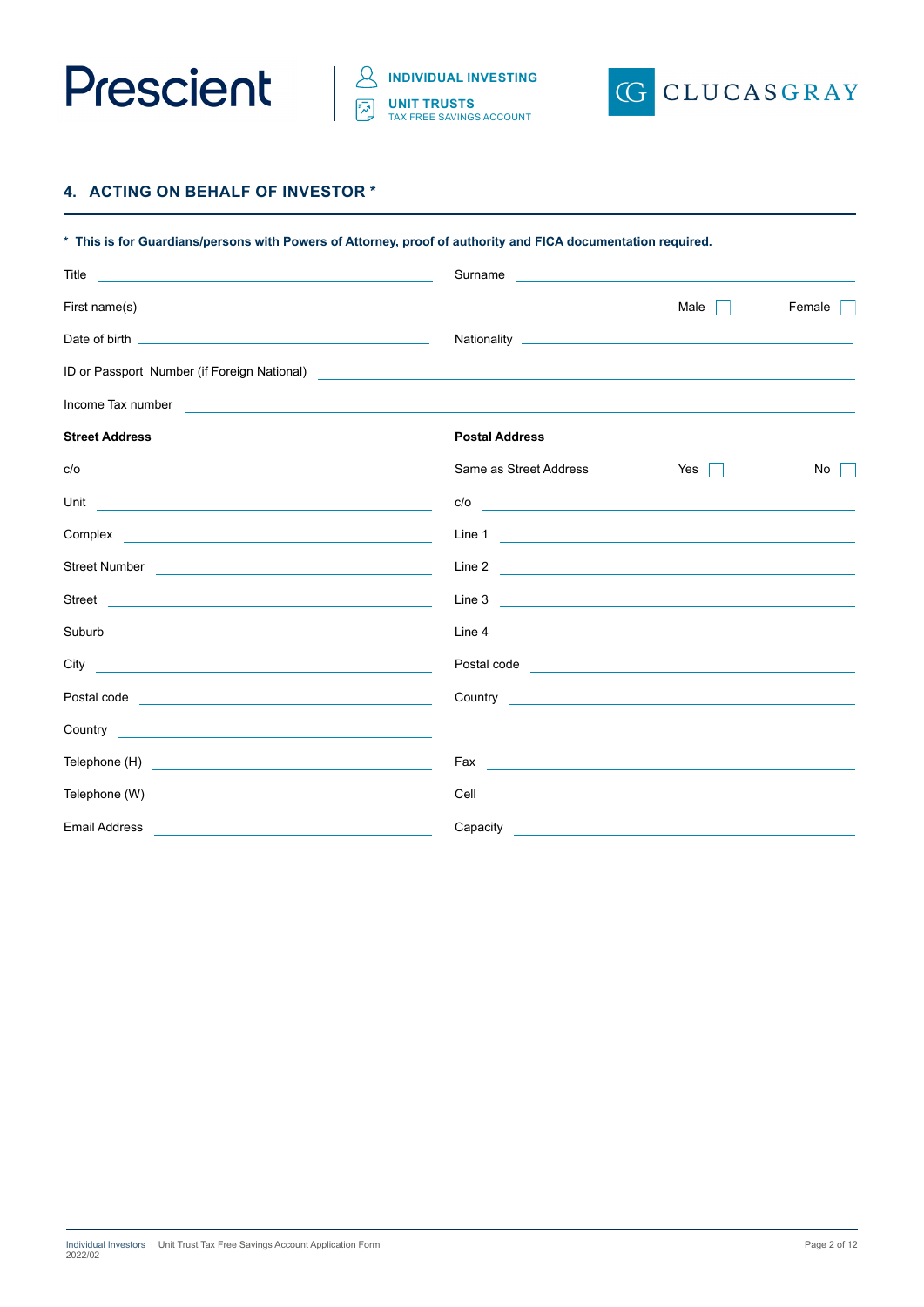# Prescient



# **5. INVESTMENT OPTION DETAILS**

**Please complete the table below once you have made your selection from the latest Investment Option Brochure.** 

#### **DEBIT ORDER - Minimum investment of R500 or maximum of R3 000 per month OR**

#### **LUMP SUM - Minimum investment of R10 000 or maximum investment per tax year of R36 000**

- I hereby apply to purchase units in the selected portfolios subject to the conditions of the relevant Supplemental Deed at the ruling fund prices.
- The Manager does not charge an initial fee.
- The annual management fee is the fee charged by the Manager for managing and administering the fund.
- Fees exclude VAT.

| <b>Unit Trust Portfolio</b>                     | <b>Annual</b><br><b>Management</b><br>Fee $(\%)$ | <b>Investment Amount</b><br>(R) | <b>Debit Order</b><br>(R) | <b>Re-invest</b><br>distributions?*<br>'Yes' | 'No' |
|-------------------------------------------------|--------------------------------------------------|---------------------------------|---------------------------|----------------------------------------------|------|
| Clucas Gray Future Titans Prescient Fund - A1   | 1.30%                                            | R                               | R                         |                                              |      |
| ClucasGray Equity Prescient Fund - A2           | 1.30%                                            | R                               | R                         |                                              |      |
| ClucasGray Equilibrium Prescient Fund - C       | 1.20%                                            | $\mathsf{R}$                    | R                         |                                              |      |
| ClucasGray Global Flexible Prescient Fund - A1  | 1.20%                                            | R                               | R                         |                                              |      |
| Clucas Gray Flexible Income Prescient Fund - A1 | 0.65%                                            | R                               | R                         |                                              |      |
|                                                 |                                                  | R                               | R                         |                                              |      |

\* If you selected to have your distributions paid out, they will be paid into the bank account specified. If your distribution is below R1 000 or no selection is made, your distribution will automatically be re-invested.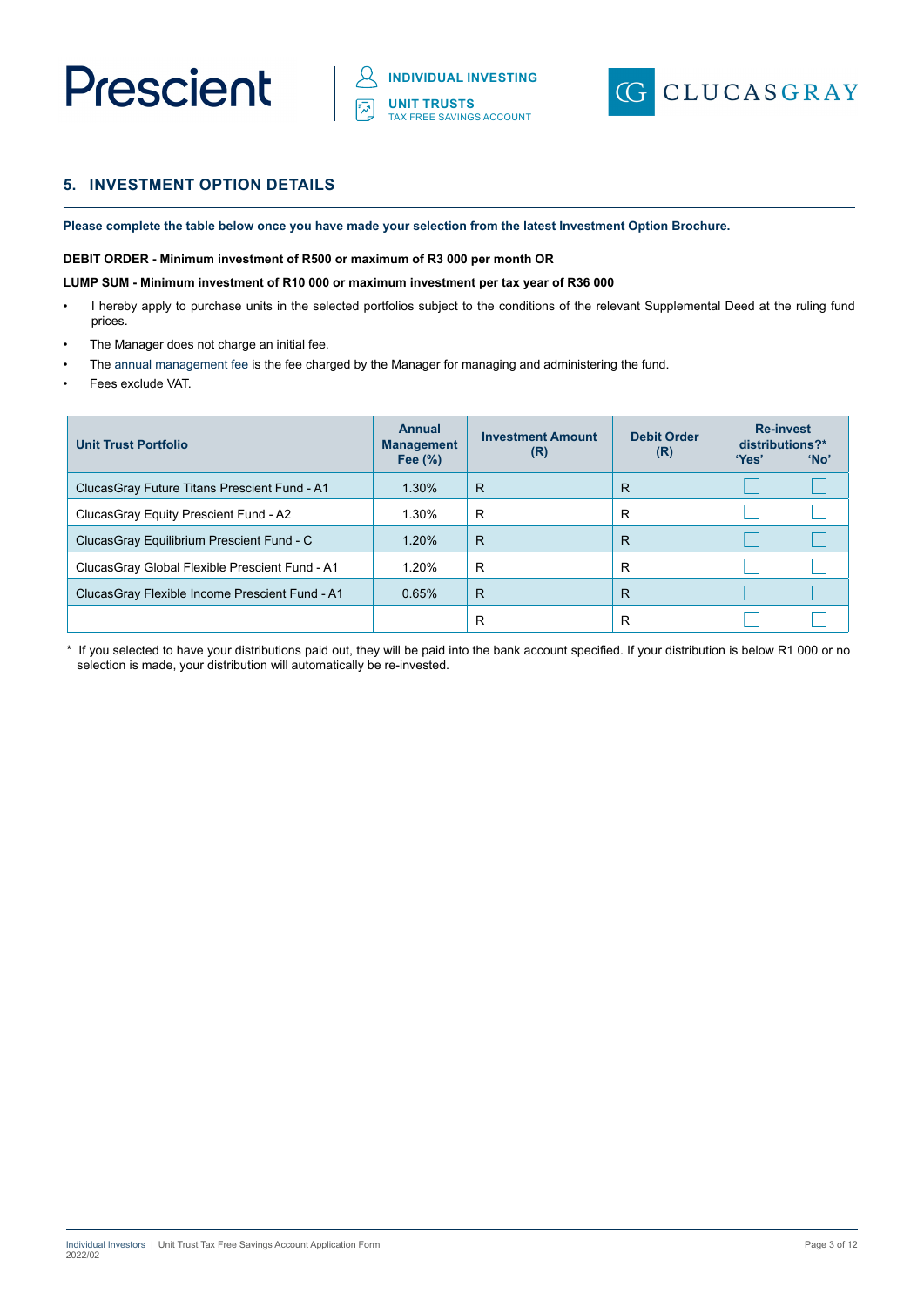



# **6. REGULAR WITHDRAWALS**

**Please only complete this section if you would like to receive a regular withdrawal from your investment. Your regular payment will be**  paid on the 25<sup>th</sup> of the relevant month. It is important to note that withdrawals cannot be replaced in a Tax Free Savings Account. All **investments will be counted as part of the annual and lifetime contribution limits.** 

| Payment frequency           | Monthly      | Quarterly | Biannually                       | Annually |
|-----------------------------|--------------|-----------|----------------------------------|----------|
| <b>Unit Trust Portfolio</b> |              |           | <b>Regular Withdrawal Amount</b> |          |
|                             | $\mathsf{R}$ |           |                                  |          |
|                             | $\mathsf{R}$ |           |                                  |          |
| <b>Total</b>                | $\mathbb{R}$ |           |                                  |          |

# **7. BANKING DETAILS OF INVESTOR**

| <b>Name of Account Holder</b> |  |
|-------------------------------|--|
| <b>Bank</b>                   |  |
| <b>Branch Name</b>            |  |
| <b>Branch Code</b>            |  |
| <b>Account Number</b>         |  |
| <b>Account Type</b>           |  |

- Please provide Prescient with Proof of Bank Account Details
- The account holder must have a South African bank account.
- Debit orders and electronic collections will be deducted from this account.
- The onus is on the investor to inform Prescient of any changes to the bank account details.
- No payments will be made into third party bank accounts or credit cards. (i.e. payments will only be made to the bank account in the name of the registered investor).

**Per the regulations in terms of Section 12T(8) of the Income Tax Act, where the tax free investment is in the name of a minor, redemptions may only be deposited into a bank account that is in held in the name of that investor.**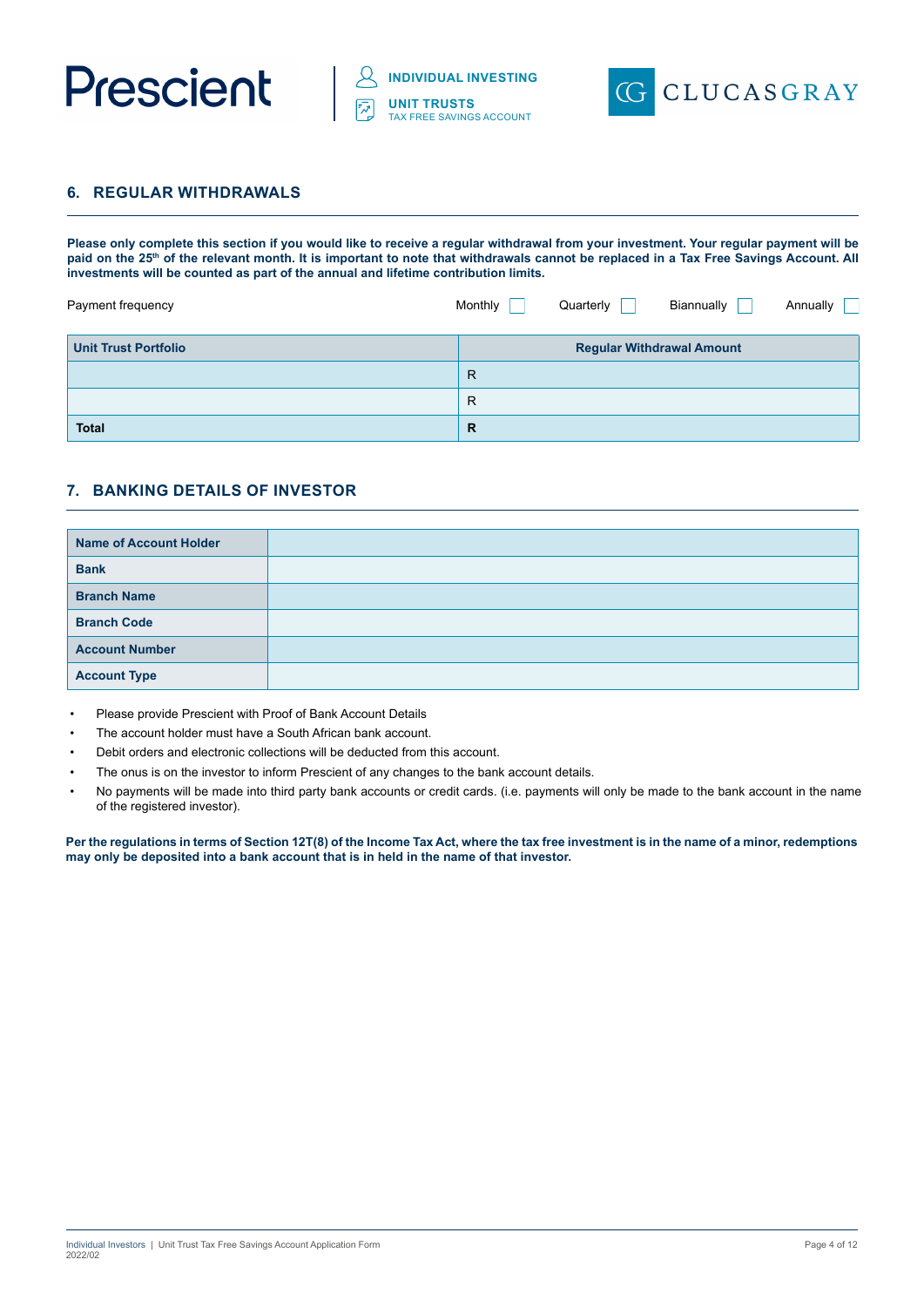



# **8. METHOD OF PAYMENT**

#### **LUMP SUM**

**Once your account has been opened, you will receive notification and payment instructions**

#### **ELECTRONIC COLLECTION / DEBIT ORDER**

I/we hereby authorise the Manager to deduct the stated amount for the investment from the bank account above. I/we agree to pay bank charges and costs incurred by this electronic collection or debit order. Any debit order amendment must be received in writing by the Manager prior to the  $7<sup>th</sup>$  day of the month in order for it to be acted upon in the following month.

#### **Please note: A maximum contribution of R3 000 per month is allowed (R36 000 maximum per tax year of assessment), subject to a lifetime limit of R500 000 (both in aggregate).**

| documentation. Electronic collection by the Manager is restricted to a maximum of R1 000 000.00 per debit.<br>Where a higher amount than this is requested, multiple debits will be processed daily. |                                                                                                                |
|------------------------------------------------------------------------------------------------------------------------------------------------------------------------------------------------------|----------------------------------------------------------------------------------------------------------------|
| Commencement date                                                                                                                                                                                    |                                                                                                                |
| Funds are deducted from the investor's bank account on the 1 <sup>st</sup> working day of each month.                                                                                                |                                                                                                                |
| Commencement month/year                                                                                                                                                                              | <b>Annual Escalation</b><br>$\frac{9}{6}$                                                                      |
|                                                                                                                                                                                                      | Funds are deducted from the investor's bank account on the receipt of this application form and all supporting |

**Please note: Funds invested via electronic collection or debit order may not be redeemed until after 40 days from the date on which such funds were invested into units on your behalf.**

#### **BANKING DETAILS FOR DEBIT ORDER DEDUCTION/ELECTRONIC COLLECTION (IF DIFFERENT FROM INVESTOR'S BANK DETAILS):**

| <b>Name of Account Holder</b> |  |
|-------------------------------|--|
| <b>Bank</b>                   |  |
| <b>Branch Name</b>            |  |
| <b>Branch Code</b>            |  |
| <b>Account Number</b>         |  |
| <b>Account Type</b>           |  |

**Please note: Proof of ID and proof of bank account details required for account holder**

Signature of Account Holder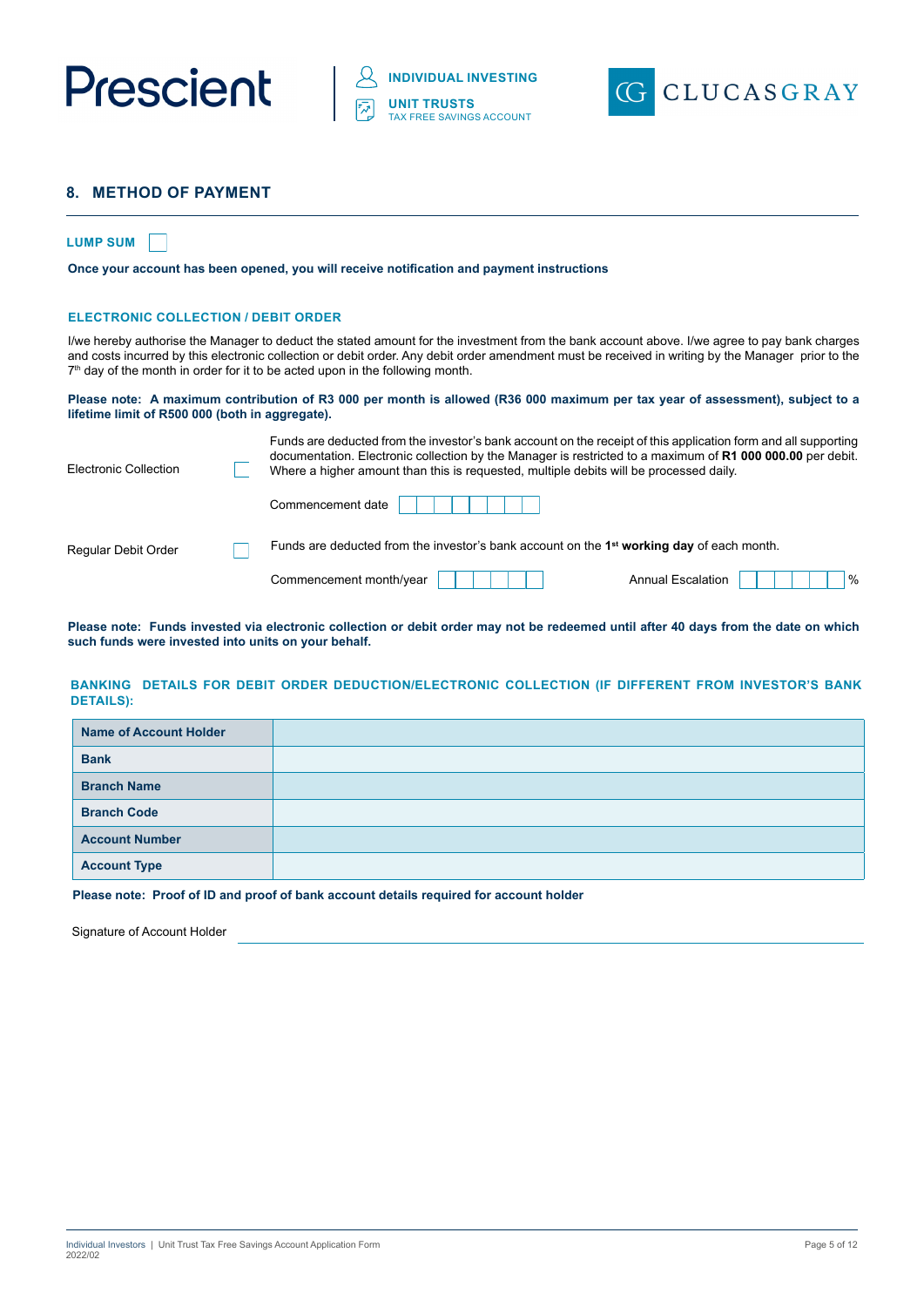



## **9. FINANCIAL ADVISOR DETAILS (IF APPLICABLE)**

## **Complete this section if you have an independent Financial Advisor**

| Name of Financial Advisor                 |       |                    |
|-------------------------------------------|-------|--------------------|
| Name of Financial Services Provider (FSP) |       | FSP License Number |
| Contact Tel No                            | Email |                    |

#### **WHAT FEES MUST BE PAID TO YOUR FINANCIAL ADVISOR FOR THIS INVESTMENT?**

#### **I agree to pay the following negotiated fees on this investment and all future investments and associated transactions until otherwise specified:**

| <b>Initial Fee</b> | $\%$ | (You may negotiate an initial financial advisor fee, to be paid to your financial advisor before your first<br>contribution is invested. If it is agreed that no initial fee is payable, please insert 0%)   |
|--------------------|------|--------------------------------------------------------------------------------------------------------------------------------------------------------------------------------------------------------------|
| Annual Fee         | $\%$ | (You may negotiate an annual financial advisor fee to be paid to your financial advisor. Units will need to be<br>cancelled to pay your advisor this fee. If no annual fee is payable, please insert $0\%$ ) |

#### **AUTHORISATION**

You may authorise the Financial Service Provider (FSP) to submit instructions for this investment on your behalf. If the FSP holds a 'Category II' licence with the Financial Sector Conduct Authority (FSCA), it is licensed to exercise discretion and submit instructions on your behalf. To do this for all your investments the FSP will need a mandate (instruction) from you. Have you entered into a mandate with this FSP to exercise discretion and submit instructions on your behalf?

| Yes |  | No |  |
|-----|--|----|--|
|-----|--|----|--|

#### **Please note: A copy of the signed mandate must accompany this application form.**

#### **INVESTOR DECLARATION FOR CLIENTS WITH A FINANCIAL ADVISOR**

- I confirm that the above details are correct.
- I confirm that this financial advisor, as authorised representative of the FSP above is, my appointed financial advisor.
- I confirm that my appointed financial advisor and any other third parties with whom I have an agreement to manage this investment (e.g. a discretionary investment manager) will have access to my investment details.
- I understand and confirm that Prescient may redeem units in order to pay the agreed financial advisor fees. I understand that this authority may be withdrawn by me by written instruction to Prescient. I understand and agree that all instructions submitted by myself or my financial advisor will be governed by the relevant and latest Terms and Conditions in force as at the date of instruction submitted.
- I acknowledge and agree that Prescient will not be held liable for acting on any instructions submitted by myself or my financial advisor and I indemnify Prescient from all direct or indirect claims (including claims for consequential damages in this regard).
- I have read and agree to the Authorisation and Declaration.

Signature of Investor **Date**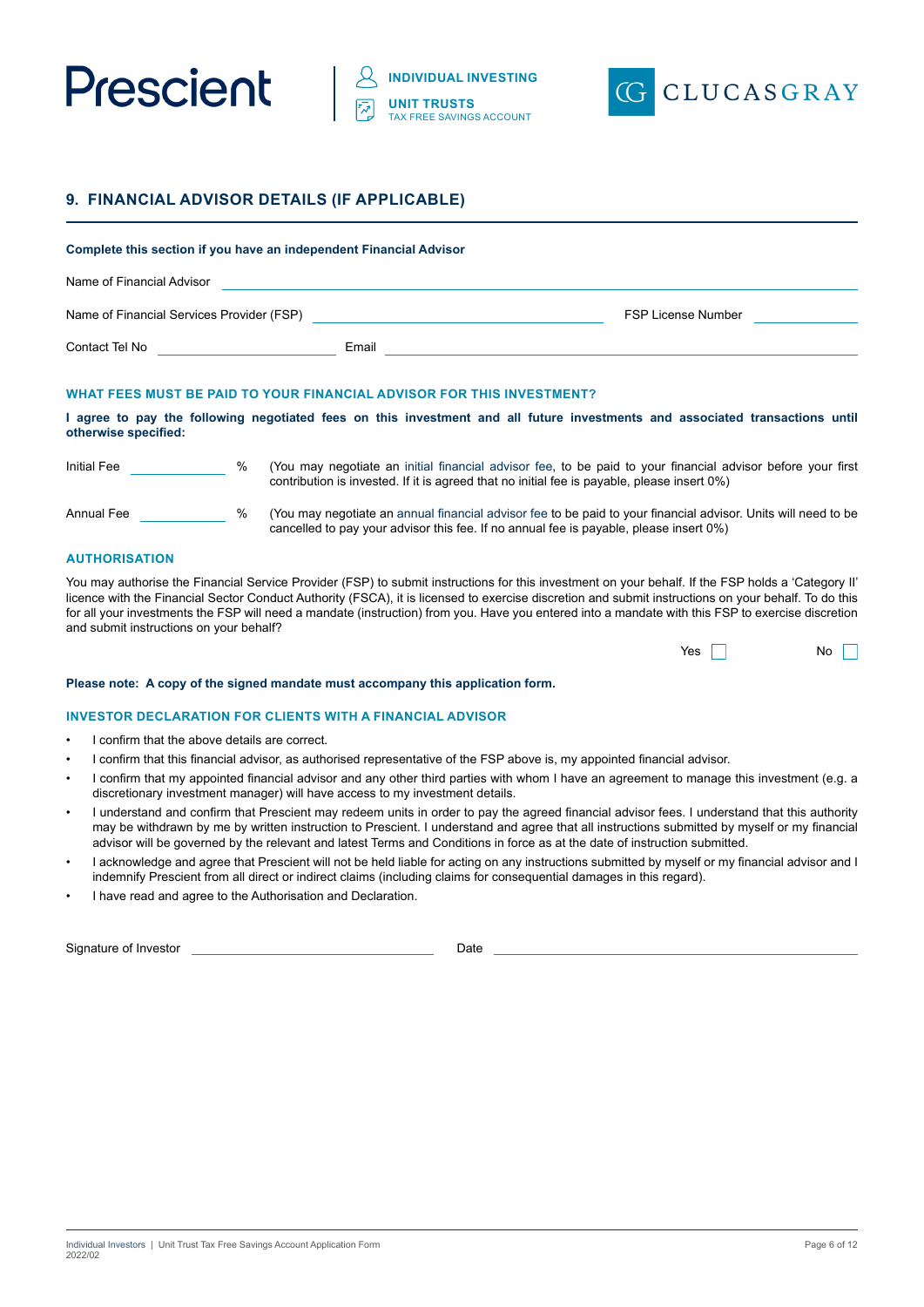



# **10. FINANCIAL ADVISOR DETAILS (IF APPLICABLE)**

#### **Section to be completed by Financial Advisor.**

| I am a new Advisor |  | New Advisors need to complete a Prescient Advisor Agreement. |  |
|--------------------|--|--------------------------------------------------------------|--|
|--------------------|--|--------------------------------------------------------------|--|

Existing Prescient Advisor code (Entity ID):

Email address for correspondence:

#### **I, the appointed Financial Advisor for this investment application declare that:**

- 1. I am licensed to render services in respect of this product.
- 2. I have made the disclosures required in terms of the Financial Advisory and Intermediary Services Act 37 of 2002 (FAIS) and subordinate legislation thereto, to the investor/s.
- 3. I have established and verified the identity of the investor/s (and persons acting on behalf of the investor) in accordance with the Financial Intelligence Centre Act 38 of 2001 (FICA) and the regulations thereto, and I will keep records of such identification and verification according to the provisions of FICA.
- 4. I am not aware of any activities in which the investor is involved which may lead us to suspect or reasonably suspect that the investor is or may be involved in any unlawful activities or money laundering. Should we subsequently become aware of suspicions of this nature, we shall immediately inform Prescient.
- 5. I have explained all fees that relate to this investment to the investor/s and I understand and accept that the investor/s may withdraw his / her authority for payment to me in writing and inform Prescient and me.
- 6. My personal information may be used by Prescient in the normal course of business to provide the products and services and Prescient may retain any information for purposes of investment transactions, processing and administration and to communicate directly with me. Personal information will not be given or sold to any third parties. Prescient will disclose or report personal information if and when required to do so by law or any regulatory authority, and to our employees, or agents who require such information to carry out their duties.

Signature of Financial Advisor Date Date of Signature of Financial Advisor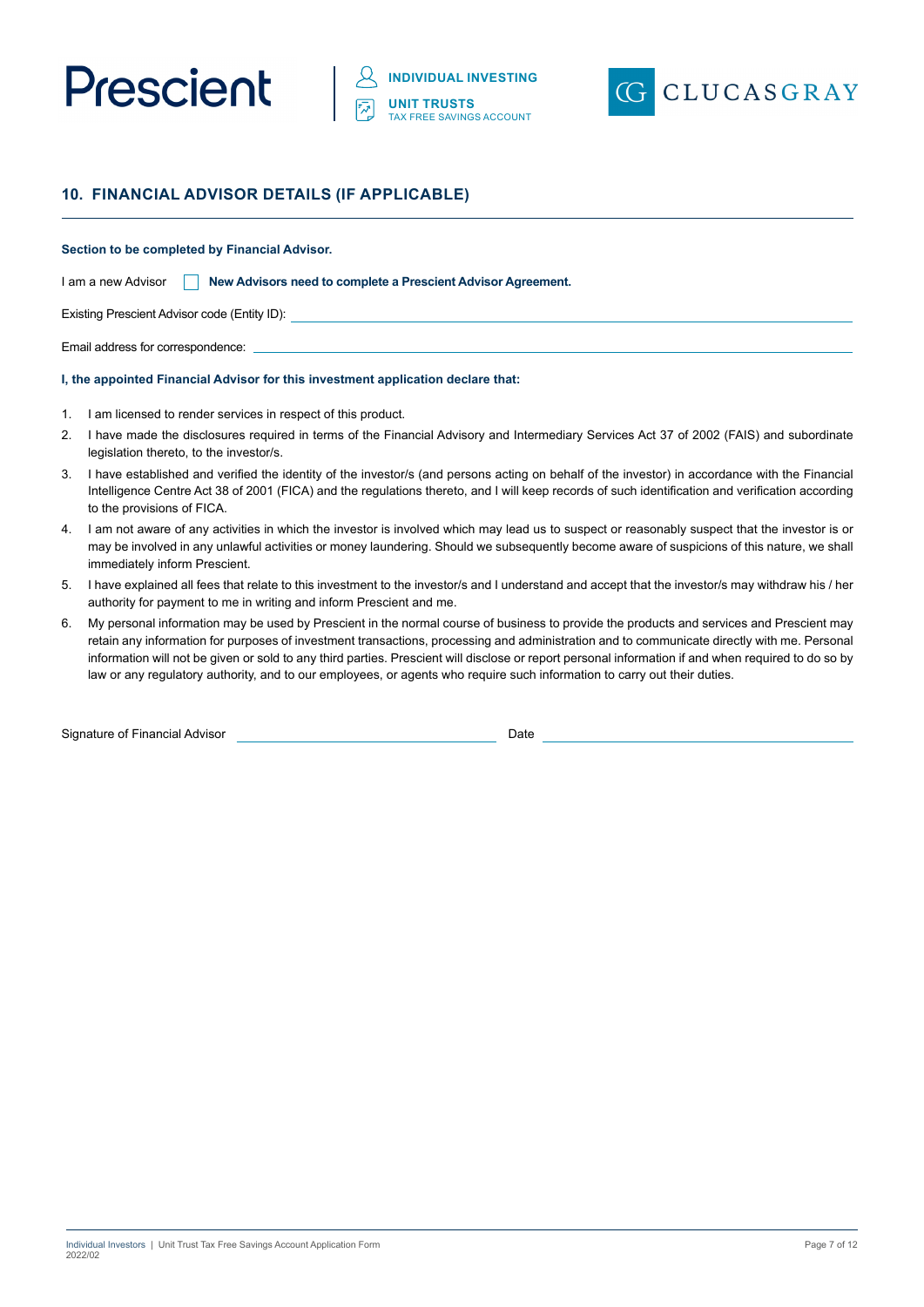# Prescient



# **Compulsory Foreign Tax Declaration and Self-Certification**

**Instructions for completion:**

- 1. This Declaration must be completed by all investors.
- 2. The following information is required to ensure correct reporting and/or withholding taxes as required by International tax authorities in terms of the Foreign Account Tax Compliance Act (FATCA) and the Organization for Economic Cooperation and Development (OECD) Common Reporting Standards (CRS).
- 3. If any of the information below about the Investor's tax residence or FATCA/CRS classification changes in the future, please ensure that we are advised of these changes promptly.
- 4. If you have any questions about how to complete this form, please contact your tax advisor and/or visit https://www.irs.gov/businesses/ corporations/fatca-faqs

# **SECTION 1: TAX RESIDENCY**

Tax residency refers to the country in which you are a resident for tax purposes - the country in which you are registered to pay tax on income. Please indicate in which country(ies) you are a resident for tax purposed (including South Africa).

| Country of tax residence: | Tax reference number/TIN |
|---------------------------|--------------------------|
| Country of tax residence: | Tax reference number/TIN |
| Country of tax residence: | Tax reference number/TIN |

If you do not have a TIN, please select one of the following:

I am not required to be registered for tax (even though income tax is levied by the jurisdiction)

No TIN is issued by the jurisdiction (because income tax is not levied by the jurisdiction)

The TIN is not required to be reported by such jurisdiction under local law

# **SECTION 2: DECLARATIONS AND UNDERTAKINGS**

I declare (as an authorised signatory if applicable) that the information provided in this form is, to the best of my/our knowledge and belief, accurate and complete.

I undertake to advise the recipient promptly and provide and updated Self-Certification where any change in circumstance occurs which causes any of the information contained in this form to be incorrect.

Authorised Signature(s) and the contract of the contract of the contract of the contract of the contract of the contract of the contract of the contract of the contract of the contract of the contract of the contract of th

Capacity in which declaration is made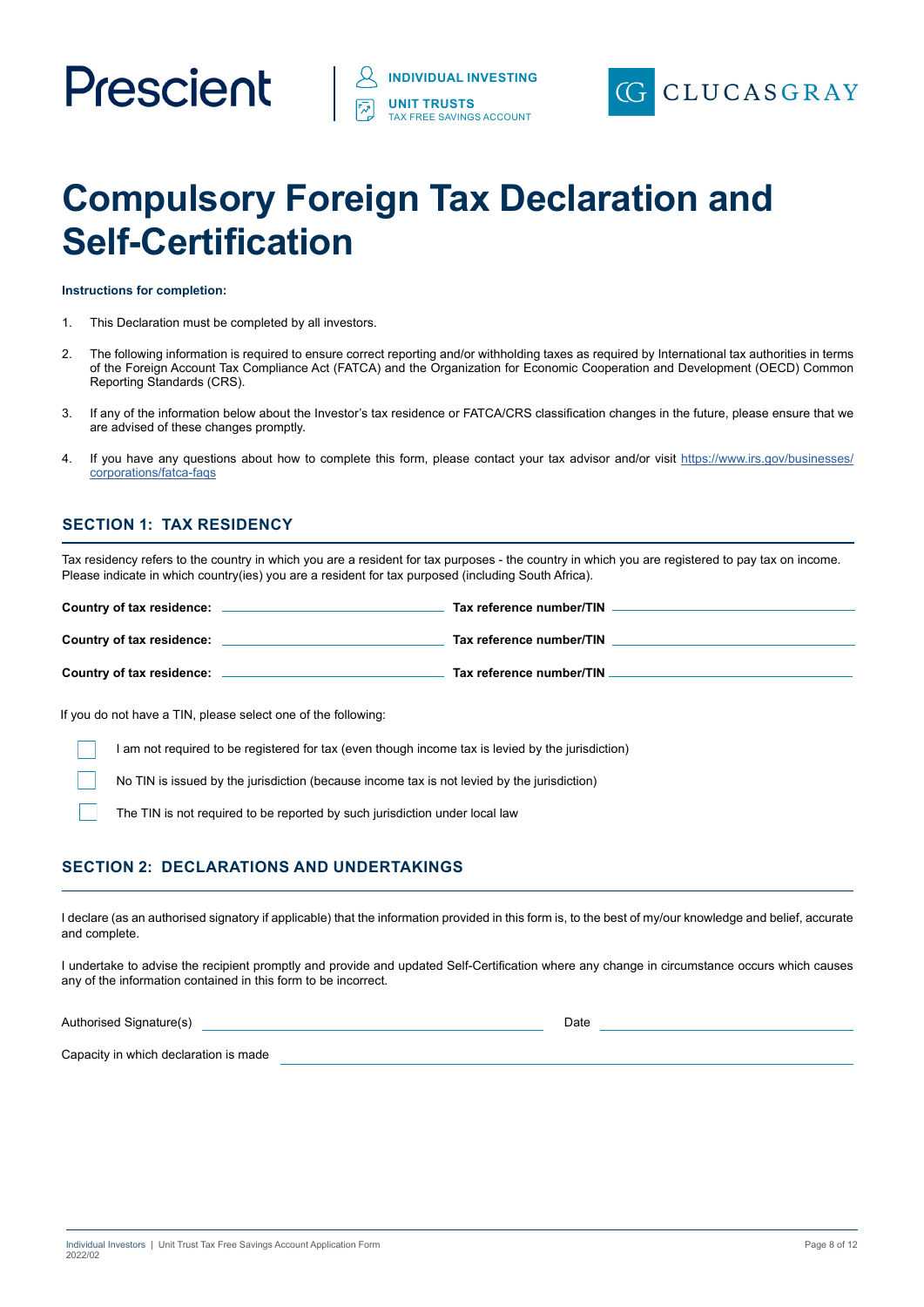



# **AUTHORISATION AND DECLARATION**

- 1. I have read and fully understood all the pages of this application form and agree to the Terms and Conditions of this investment into the Unit Trust Option(s) and I understand that this application and any further documents, read with the Supplemental Deed, constitutes the entire agreement between the Prescient Management Company (RF) (Pty) Ltd ("the Manager") and me.
- 2. I warrant that the information contained herein is true and correct and that where this application is signed in a representative capacity, I have the necessary authority to do so and that this transaction is within my power.
- 3. I am aware of the charges and fees, the total expense ratio, investment objectives, risk factors and income distributions applicable to my investment as set out in this form and in other documentation provided to me.
- 4. I authorise the Manager to deduct any debit orders, electronic collections, any applicable taxes and also to pay all fees. If the additional annual advisor fees are insufficient to pay the Financial Advisor (FSP) from one portfolio, the Manager will sell units proportionately from the portfolios and pay the amounts to the advisor monthly. Permissible deductions from the portfolio include management fees, performance fees, bank charges, trustee/custodian, audit fees, securities transfer tax and brokerage.
- 5. I acknowledge that the responsibility in ensuring my instruction has been received and actioned by the Manager lies with me.
- 6. I acknowledge that the Manager will not be liable for any damages or loss of whatsoever nature arising out of the Manager's failure to action my instruction due to any occurrences beyond the control of the Manager, nor will the Manager be liable for any loss incurred due to incorrect information being supplied by myself or by my advisor or agent sending completed documentation to the incorrect mailbox.
- 7. I acknowledge the transaction cut off times set out herein and agree to comply with such cut off times.
- 8. I acknowledge the inherent risk associated with the selected Unit Trust Option(s) and that there are no guarantees.
- 9. I understand and agree that no part of the services provided by the Manager constitutes a solicitation, recommendation, guidance or proposal, nor does it constitute financial, tax, legal, investment or other advice. I warrant to the Manager that I am acting for my own account, I have made my own independent decisions to enter into the investment and as to whether the investment is appropriate or proper for me, based upon my own judgement and upon advice from such advisors as I may deem necessary. I warrant that I am not relying on any communication from the Manager, whether written, oral or implied as investment advice or as a recommendation to enter into the investment; it being understood that information and explanations relating to the terms and conditions of an investment shall not be considered investment advice or a recommendation to enter into the investment. I warrant that I have not received from the Manager any assurance or guarantee as to the expected results of the investment.
- 10. I understand that the Manager will accept instructions from my FSP only if duly appointed and authorised in writing by me. The Manager will not be held liable for any losses that may result from unauthorised instructions given to the Manager by my FSP.
- 11. I hereby authorise the Manager to furnish written reports to my duly appointed FSP, if applicable.
- 12. If I have appointed an FSP I authorise the payment of the negotiated fees to be paid to my FSP from my portfolios. This authority to pay fees may be withdrawn by written notice to the Manager.
- 13. I authorise the Manager to accept and act upon instructions by facsimile or e-mail and hereby waive any claim that I have against the Manager and indemnify the Manager against any loss incurred as a result of the Manager receiving and acting on such communication or instruction.
- 14. SARS requires the Manager to pay over dividend tax on your behalf where applicable. The Manager will deduct this tax before it pays any dividends or re-invests these into your investment account. Unless the Manager receives information from you indicating otherwise, accounts held by South African trusts, companies and partnerships will attract the default Dividend Tax (DT).
- 15. Any personal information may be used by the Manager in the normal course of business to provide the products and services and the Manager may retain and share any information for purposes of investment transactions, processing and administration and to communicate directly with me. Personal information will not be given or sold to any third parties. The Manager will disclose or report personal information if and when required to do so by law or any regulatory authority, and to the Manager's employees (if relevant), or agents who require such information to carry out their duties. I/we consent to the processing of my/our personal information/data and the disclosure of my/our personal information/data to any tax authority and/or as may be required to comply with FATCA and the Common Reporting Standard (CRS) as explained in the Terms and Conditions and the Compulsory Foreign Tax Declaration and Self-Certification attached hereto. I consent to the Manager making enquiries of whatsoever nature for the purpose of verifying the information disclosed in this application and I expressly consent to the Manager obtaining any other information concerning me from any source whatsoever to enable the Manager to process this application.
- 16. I confirm that I have received, noted and understood the following information:
	- a. the Minimum Disclosure Document
	- b. investment objectives and risk factors
	- c. the calculation of the Net Asset Value (NAV), dealing prices and distribution of income accruals
	- d. any additional information necessary to enable the investor to make an informed decisioncharges and fees.
- 17. I acknowledge that my investment is a tax free investment and that the following has been fully disclosed to me: the nature and general implications of a tax free investment, the maximum annual and lifetime limits, how these limits operate, and the consequences of exceeding these limits.
- 18. I confirm and warrant to the Manager that the amount invested in terms of this application form does not exceed my annual or lifetime contribution limits for tax free investments.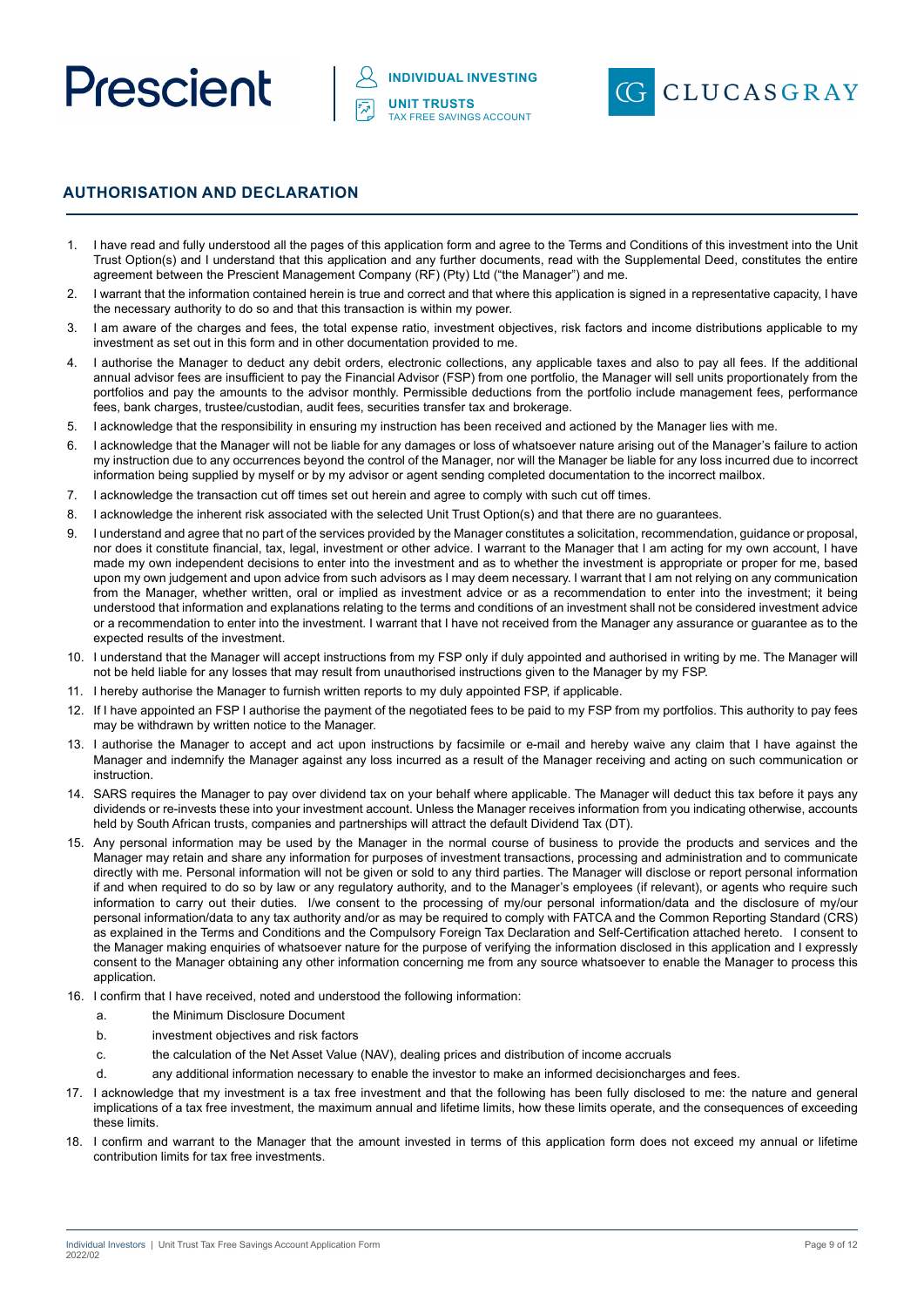



19. I consider myself to be, or to be associated with a Domestic Prominent Influential Person or a Foreign Prominent Public Official.

|            | Yes                                                                                                                                                                                                                                                                                                                                                                                                                                  | No.                                                                                                                                                                                                                                                                                                                                                                                                                                                                    |
|------------|--------------------------------------------------------------------------------------------------------------------------------------------------------------------------------------------------------------------------------------------------------------------------------------------------------------------------------------------------------------------------------------------------------------------------------------|------------------------------------------------------------------------------------------------------------------------------------------------------------------------------------------------------------------------------------------------------------------------------------------------------------------------------------------------------------------------------------------------------------------------------------------------------------------------|
|            | If Yes, please provide details                                                                                                                                                                                                                                                                                                                                                                                                       |                                                                                                                                                                                                                                                                                                                                                                                                                                                                        |
|            |                                                                                                                                                                                                                                                                                                                                                                                                                                      |                                                                                                                                                                                                                                                                                                                                                                                                                                                                        |
|            |                                                                                                                                                                                                                                                                                                                                                                                                                                      |                                                                                                                                                                                                                                                                                                                                                                                                                                                                        |
|            |                                                                                                                                                                                                                                                                                                                                                                                                                                      | Please note: It is the client's responsibility to disclose to Prescient should this status change.                                                                                                                                                                                                                                                                                                                                                                     |
| <b>20.</b> | I acknowledge that Prescient will retain personal information as permitted or required to do so in terms of Applicable Laws. However, as a<br>general rule, Prescient may retain personal information for the longest period permitted by such Applicable Laws should Prescient foresee<br>a requirement to retain it for a lawful purpose. (for example, for the purposes of complaints handling, legal processes and proceedings.) |                                                                                                                                                                                                                                                                                                                                                                                                                                                                        |
|            |                                                                                                                                                                                                                                                                                                                                                                                                                                      | Signed at <u>example and the set of the set of the set of the set of the set of the set of the set of the set of the set of the set of the set of the set of the set of the set of the set of the set of the set of the set of t</u><br>Date and the contract of the contract of the contract of the contract of the contract of the contract of the contract of the contract of the contract of the contract of the contract of the contract of the contract of the c |
|            |                                                                                                                                                                                                                                                                                                                                                                                                                                      | Full name of signatory and the state of signatory<br><u> 1989 - Johann Stein, mars et al. 1989 - Anna ann an t-Anna ann an t-Anna ann an t-Anna ann an t-Anna ann an t-</u><br>Capacity                                                                                                                                                                                                                                                                                |
|            | Authorised Signatory                                                                                                                                                                                                                                                                                                                                                                                                                 |                                                                                                                                                                                                                                                                                                                                                                                                                                                                        |
|            |                                                                                                                                                                                                                                                                                                                                                                                                                                      |                                                                                                                                                                                                                                                                                                                                                                                                                                                                        |

# **THANK YOU**

You have completed this application form. Please collate all your required FICA documentation to include in your submission.

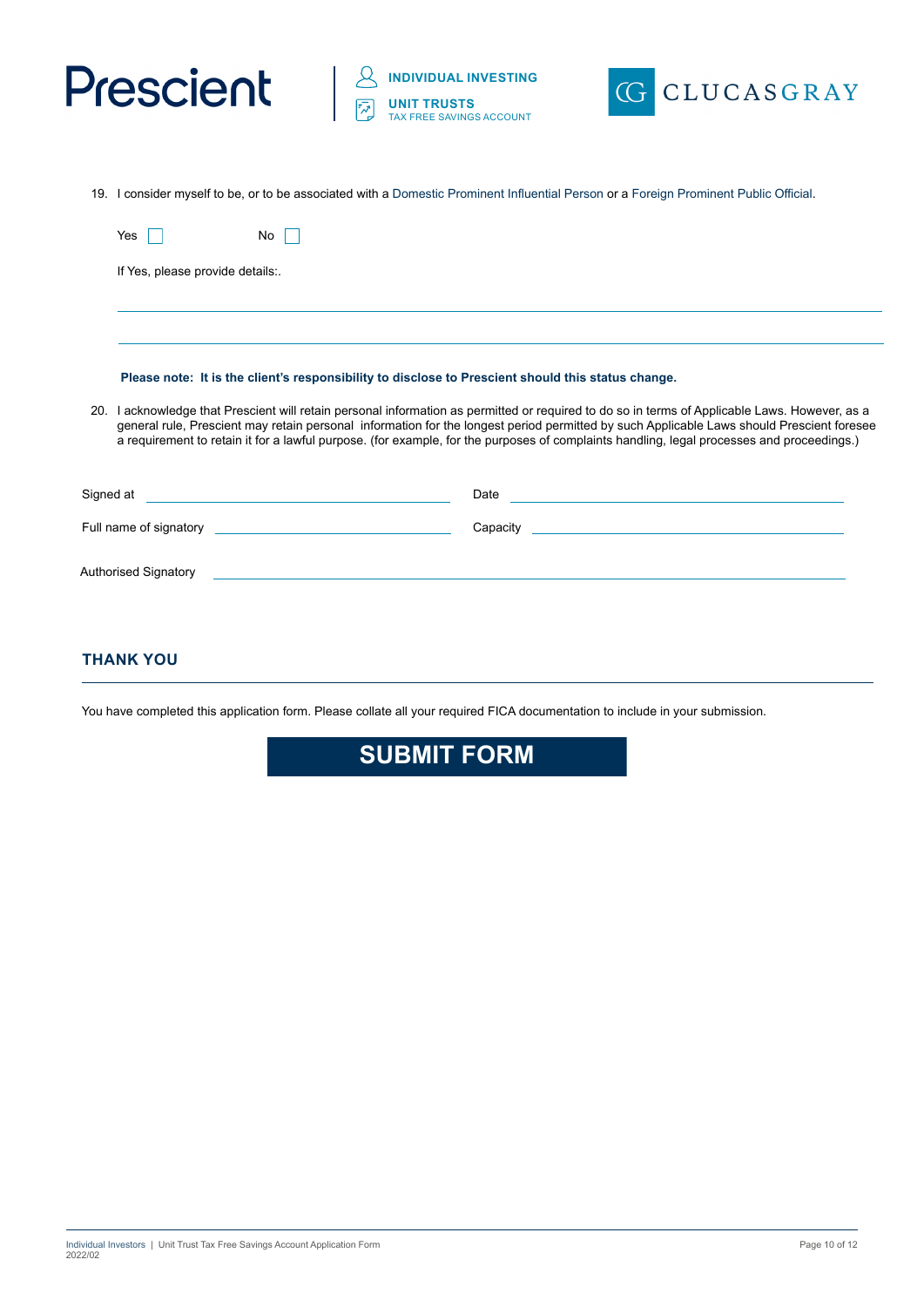



# **FICA REQUIREMENTS**

#### **In terms of the Financial Intelligence Centre Act, 2001 ("FICA") Prescient requires a copy of each of the following documents:**

An "ID document" means a clear copy of a green, bar coded ID book, both sides of a smart ID card, birth certificate (in the case of an investor who is a minor) or a passport on which the photo, ID number, name and surname and nationality of the person is visible.

"Proof of bank account details" is a bank statement that clearly displays the investor's name and bank account number.

"Proof of address/business address" means a document less than 3 months old containing physical address that is a utility bill, bank statement, rates account or tax invoice.

#### **Per the regulations in terms of Section 12T(8) of the Income Tax Act, where the tax free investment is in the name of a minor, redemptions may only be deposited into a bank account that is in held in the name of that investor.**

#### **SOUTH AFRICAN CITIZENS AND RESIDENTS OR FOREIGN NATIONALS (NATURAL PERSON)**

- ID document
- Proof of residential address (less than 3 months old)
- Proof of bank account details (operational requirement)

#### **THIRD PARTY REPRESENTING ANOTHER INDIVIDUAL/POWER OF ATTORNEY (NATURAL PERSON)**

- ID document
- Proof of authority to act e.g. power of attorney, mandate, resolution or court order.